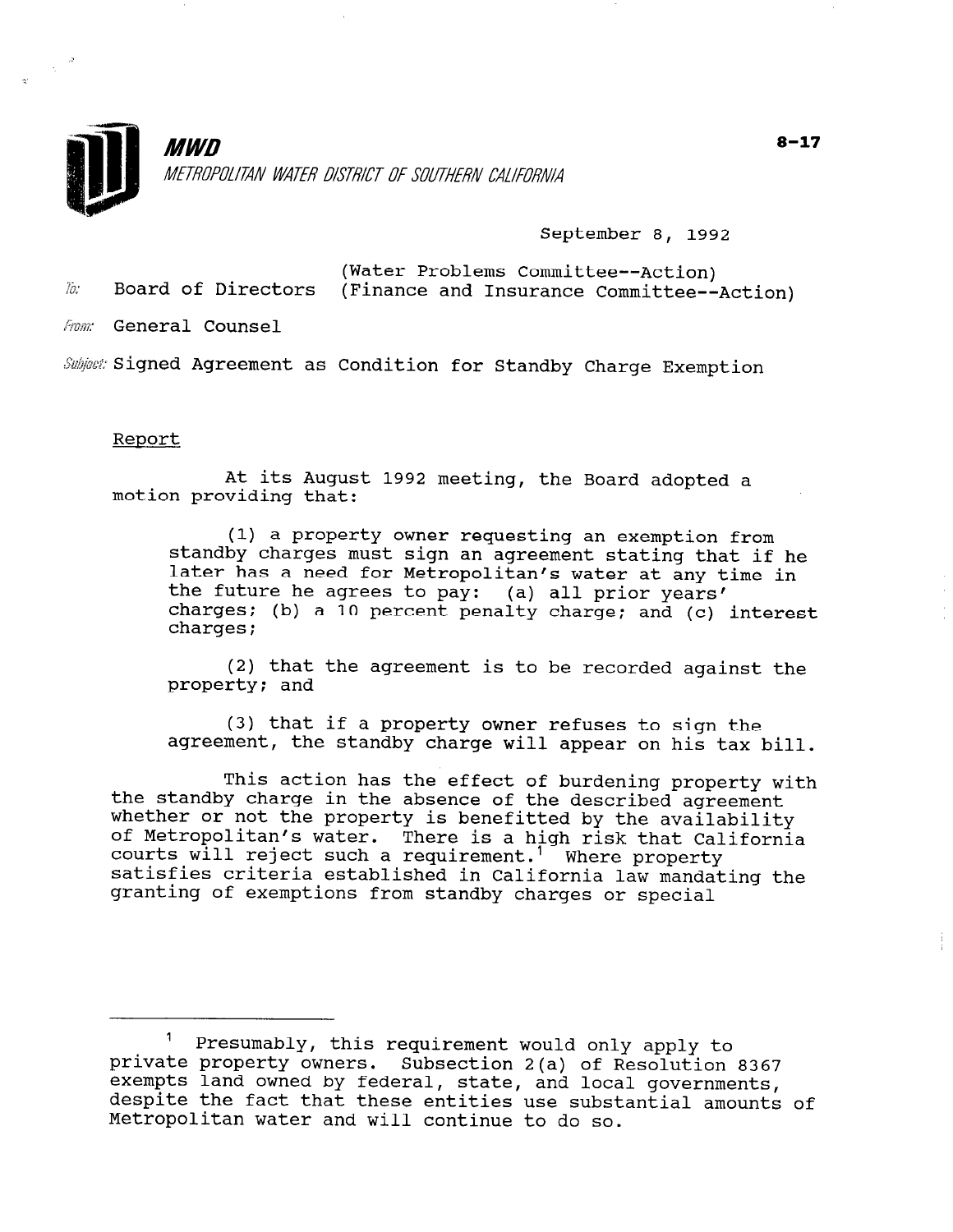Board of Directors -2- September 8, 1992

assessments<sup>2</sup> -- the most important criterion being the lack of actual or foreseeable benefit provided by the works financed by the standby charges -- California courts would be likely to disfavor an attempt to impose a standby charge based on the property owner's refusal to sign the agreement because the land has in fact met the test that California's courts have traditionally applied to determine the validity of such a charge.

Although a public entity can impose a water standby charge on a privately-owned parcel of land where the land does not use any of the entity's water, the land must be benefitted by the availability of water. (Kennedy v. City of Ukiah (1977) 69 Cal.App.3d at 553.) "[A] special assessment, sometime described as a local assessment, is a charge imposed on particular real property for a local public improvement of direct benefit to that property  $\ldots$  . The rationale of special assessment is that the assessed property has received a special benefit over and above that received by the general public." (Solvang Mun. Improvement Dist. v. Board of Supervisors (1980) 112 Cal.App.3d 545, 552.) The benefit need not be immediate -- it may come about in the foreseeable future. (Dawson v. Town of Los Altos Hills (1976) 16 Cal.3d 676.) It has also been held that the charge will be deemed valid if there is a benefit to the property as the result of any use that might be made of it. (Howard Park Co. v. City of Los Angeles (1953) 119 Cal.App.2d 515.)

Where there is neither present nor foreseeable benefit to a property, California's courts will not approve the imposition of standby charges. That principle is recognized in Resolution 8367 adopted by your Board in May 1992 which incorporates this test as a basis for granting an exemption. To further condition the exemption on the signing of an agreement adds a test not provided by that Resolution and, in addition, could be questioned as not having been subject to the same opportunity for publication as not having been sub pars opportunity for partic comment as were the other provisions of the Resolution. More fundamentally, however, the<br>added condition could be deemed as an unlawful exaction in that the exemption is available as a matter of law if the property

 $2$  This letter will use the terms "standby charge," " special assessment use the terms "standby Charge,"<br>"Checial accoccmont " and "availability of service charge" special assessment, and "availability of service charge" mode changearly, as could client ac. (See,<br>City of Ukiah (1977) 69 Cal. App.3d 545, 553. <u>city of oxide</u> (1977) os cal.App open <u>Kennedy</u> V. (70A Am. Jur.2d Special or are a form of special assessment. (70A Am. Jur.2d Special or Local Assessments (1987).)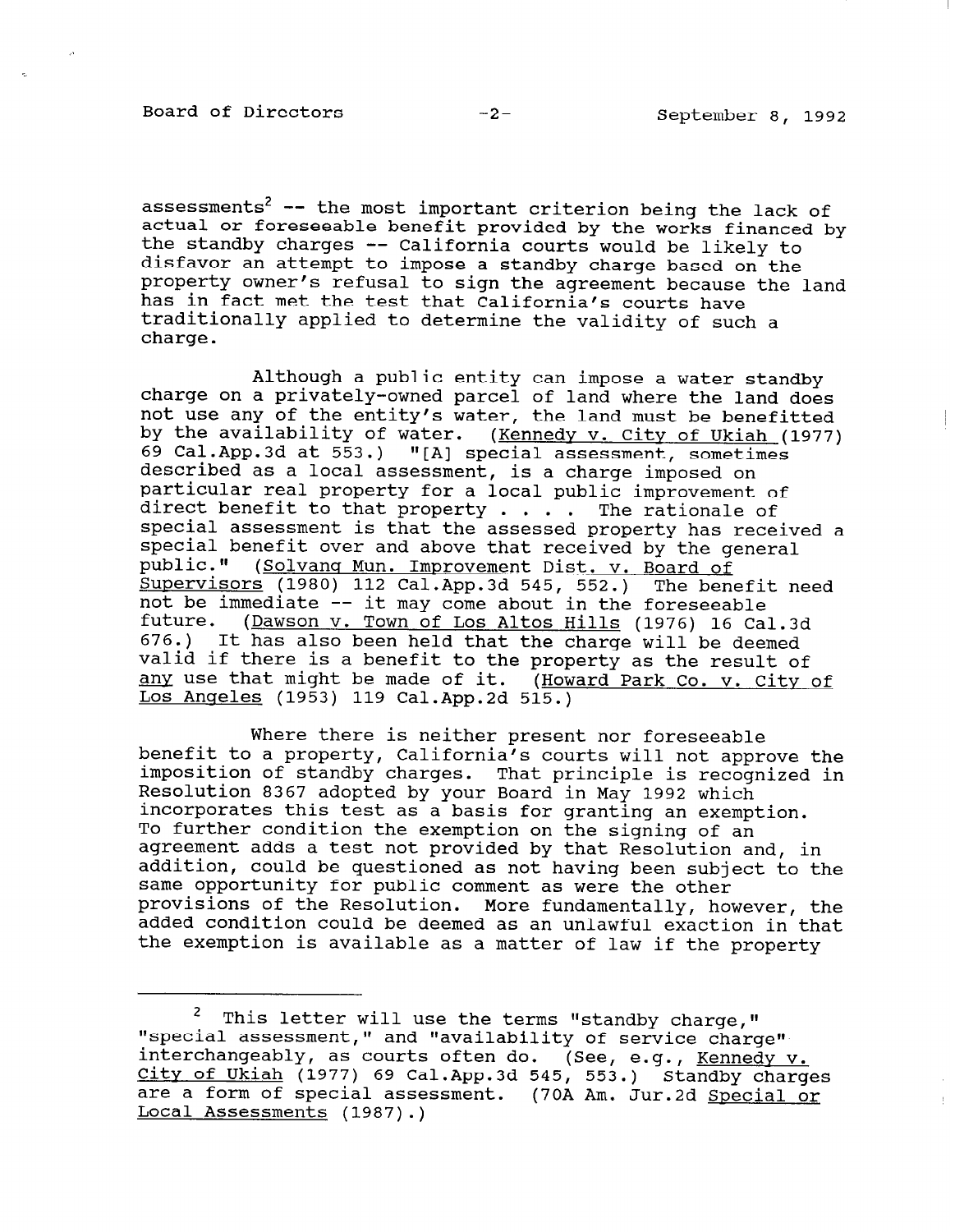Board of Directors -3- September 8, 1992

is not benefitted now or in the foreseeable future, whether or not the owner signs the agreement in issue.

We are not unmindful of the intent of the motion which was to assure that properties making a future demand for water pay past charges from which they were previously exempted. However, exemptions are granted on an annual basis in the light of the facts then demonstrated. If those facts as of that year, demonstrate that there is neither present nor foreseeable benefit to the property, the property is entit to the exemption for that year. The fact that in a future year the exemption may no longer be available neither vitiates the exemption previously granted nor obligates the property owner to payment of back charges.

Finally, if the Board wishes to leave in effect the motion it has adopted, it is suggested that it change the reference to "penalty" to "administrative fee" since, as a rule, courts will not favor the imposition of a penalty.

In the light of this discussion, it is our recommendation that the Board review the desirability of leaving in effect the motion adopted at its August meeting to require the signing of an agreement as a condition of an exemption from the standby charge.

## Committee Assignments

This letter is being referred for action to:

The Water Problems Committee because of its authority to study, advise, and make recommendations with regard to policies regarding allocation of water standby or availability of service charges within the District and availability of service revenue requirements among member public agencies, pursuant to Administrative Code Section 2481(e) and (f); and

The Finance and Insurance Committee because of its responsibility to study, advise, and make recommendations with responsibility to study, auvise, and make recommendations with sales of water, water standby or availability of service saies of water, water standby of availability of Service Charges and the Tev.